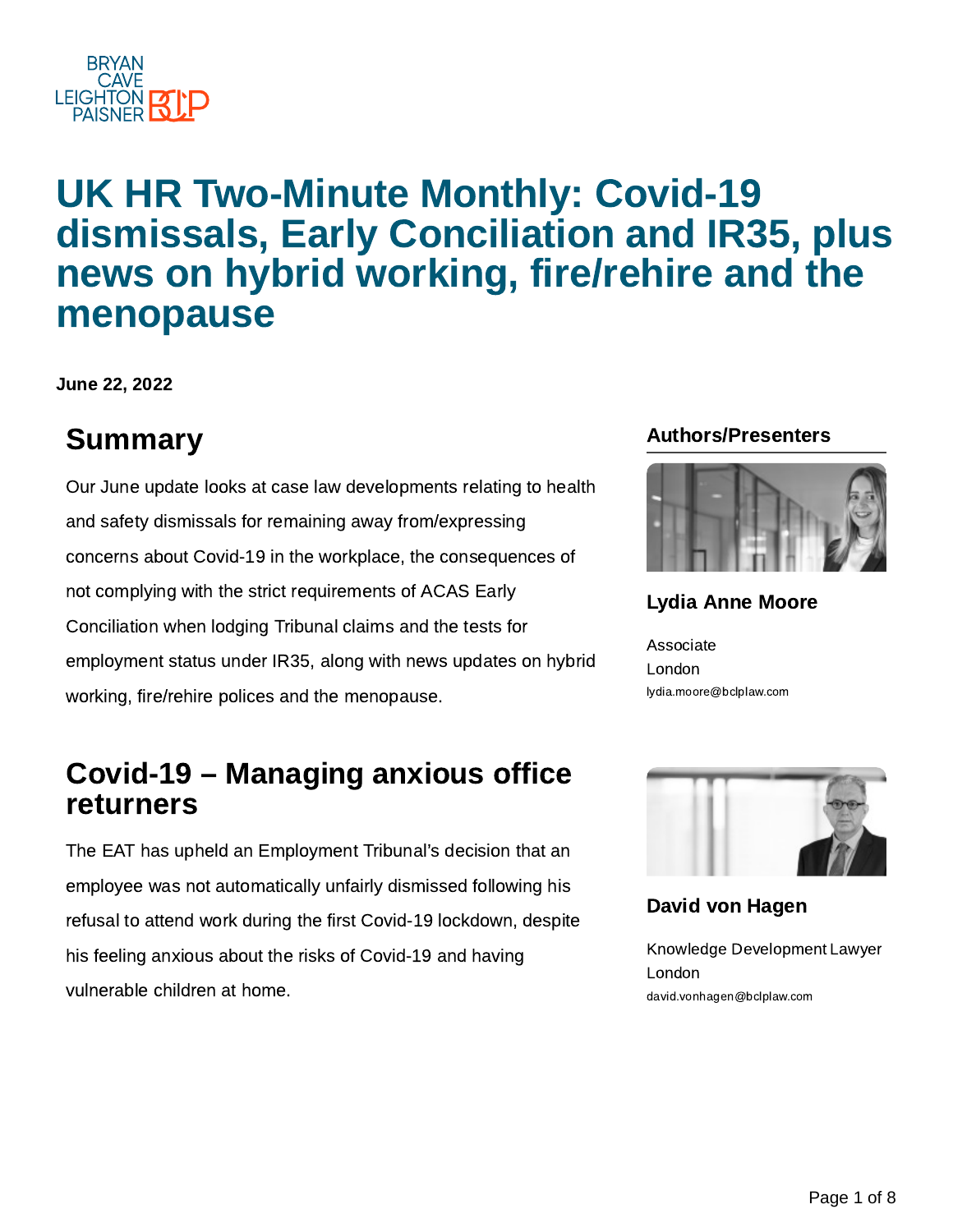An employee normally needs two years' qualifying service before being able to bring a claim for unfair dismissal. There are exceptions to this rule, including where an employee has a 'reasonable belief' that their workplace poses a serious and imminent threat in terms of health and safety (section 100(1)(d) of the Employment Rights Act 1996 (ERA)). Where this section applies, an employee is entitled not only to leave their workplace but can also refuse to return until the alleged threat to health and safety has been resolved. Importantly, if an employee is dismissed in these circumstances, it is automatically unfair, with no qualifying service required and no cap on compensation.

The claimant started working in the employer's warehouse in June 2019. As part of his role, the claimant worked with approximately five other people in an area described as being 'half the size of a football pitch'. Prior to the UK going into its first lockdown on 23 March 2020, one of the claimant's colleagues displayed Covid-19 symptoms and was sent home to self-isolate. Despite many employers going into 'lockdown mode' at the time, the employer's warehouse was permitted to remain open as the employees working in the warehouse were on the government's list of essential workers. The employer put in place several safety measures aimed at preventing the spread of Covid-19, including the staggering of work patterns, compulsory social distancing and ensuring the regular cleaning of workstations.

On 25 March 2020, very shortly after the lockdown came into force, the claimant contacted his manager to inform him that he intended to remain off work until the lockdown had eased. He said he did not want to risk infecting his children with Covid-19 – one of whom suffered with sickle cell anaemia. The manager acknowledged his message but no further communication took place between the claimant and the employer until 24 April 2020, when the claimant discovered he had been dismissed for reasons which were at the time unclear. As a result, he brought a claim for automatic unfair dismissal under s100(1)(d) on the basis that he was dismissed because he had a 'reasonable belief' that the warehouse posed a serious and imminent threat to his family's health and safety.

The Tribunal considered whether the claimant had a 'reasonable belief' with regard to his concerns about his workplace. The Tribunal acknowledged the claimant's overall concerns about the pandemic – specifically acknowledging his concerns in relation to his vulnerable children. However, the Tribunal also considered that the claimant had failed specifically to explain why his workplace was unsafe and how the safety measures put in place by the employer were insufficient to address his concerns. The Tribunal considered his concerns 'vague' and at times contradictory. As a result, the claim failed. However, the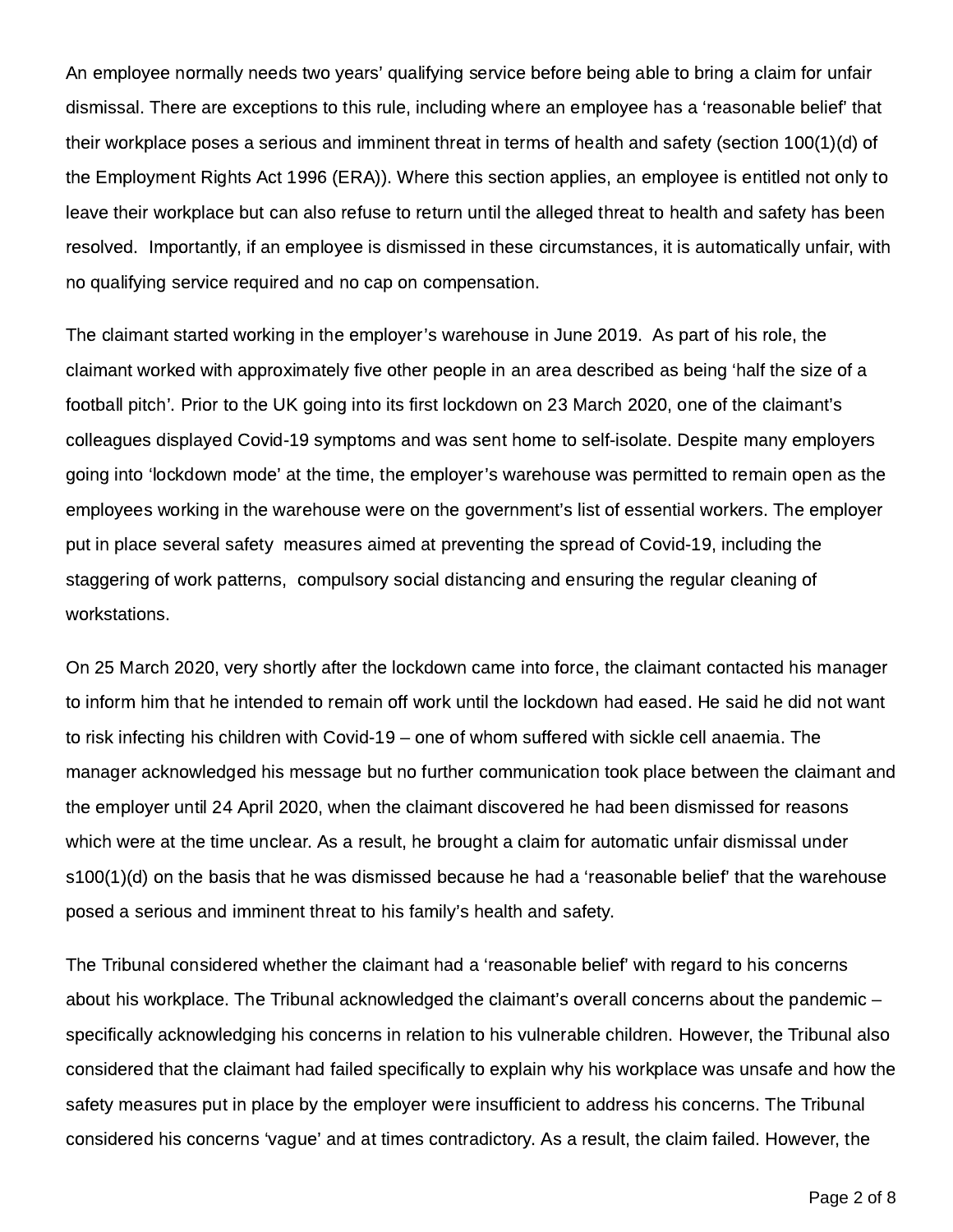Tribunal commented that there were issues with the manner in which the claimant had been dismissed to the extent that, if the claimant had had two years' service, he would might have succeeded in a claim for 'ordinary' unfair dismissal.

The claimant appealed against the decision. The EAT dismissed the appeal.

The EAT found that the claimant did not have a 'reasonable' belief that his workplace posed a serious and imminent threat to health and safety. Even if it did, the claimant should have taken reasonable steps to avoid such threat, including by adhering to the safety steps put in place by the employer, such as social distancing measures, sanitising and wearing a mask. These were all possible and enabled/encouraged by his employer.

### Why this matters?

This is an interesting appeal case for employers bearing in mind the numbers of dismissals which took place during the pandemic. The main issue with the claimant's case was that he was unable to identify specifically why he felt his workplace was unsafe, especially as he had acknowledged the employer had implemented various safety measures. It was not sufficient just to allege there was a threat to health and safety – the specifics of the threat and the fact of any safety measures taken by the employer also had to be considered before the threshold was reached.

Employers need to be aware of the risk of health and safety claims, including cases of employees who may have flagged Covid-19-related anxieties relating to returning to the workplace. In this case, the employer took sufficient steps to safeguard employees and the employee was unable to identify with sufficient or any precision what the risks were and what his 'reasonable belief' was actually based on. This may not always be the case and, as mentioned above, claims under section 100(1)(d) require no qualifying service, have unlimited compensation and (although rarely used) are eligible for interim relief.

#### Rodgers –v- Leeds Laser Cutting Limited

### ACAS Early Conciliation (EC) – failure to submit an ACAS Early Conciliation certificate with a claim form has severe consequences

The EAT decided that an Employment Tribunal did not have jurisdiction to hear sex and race discrimination claims because (and only because) a claimant had not obtained an ACAS Early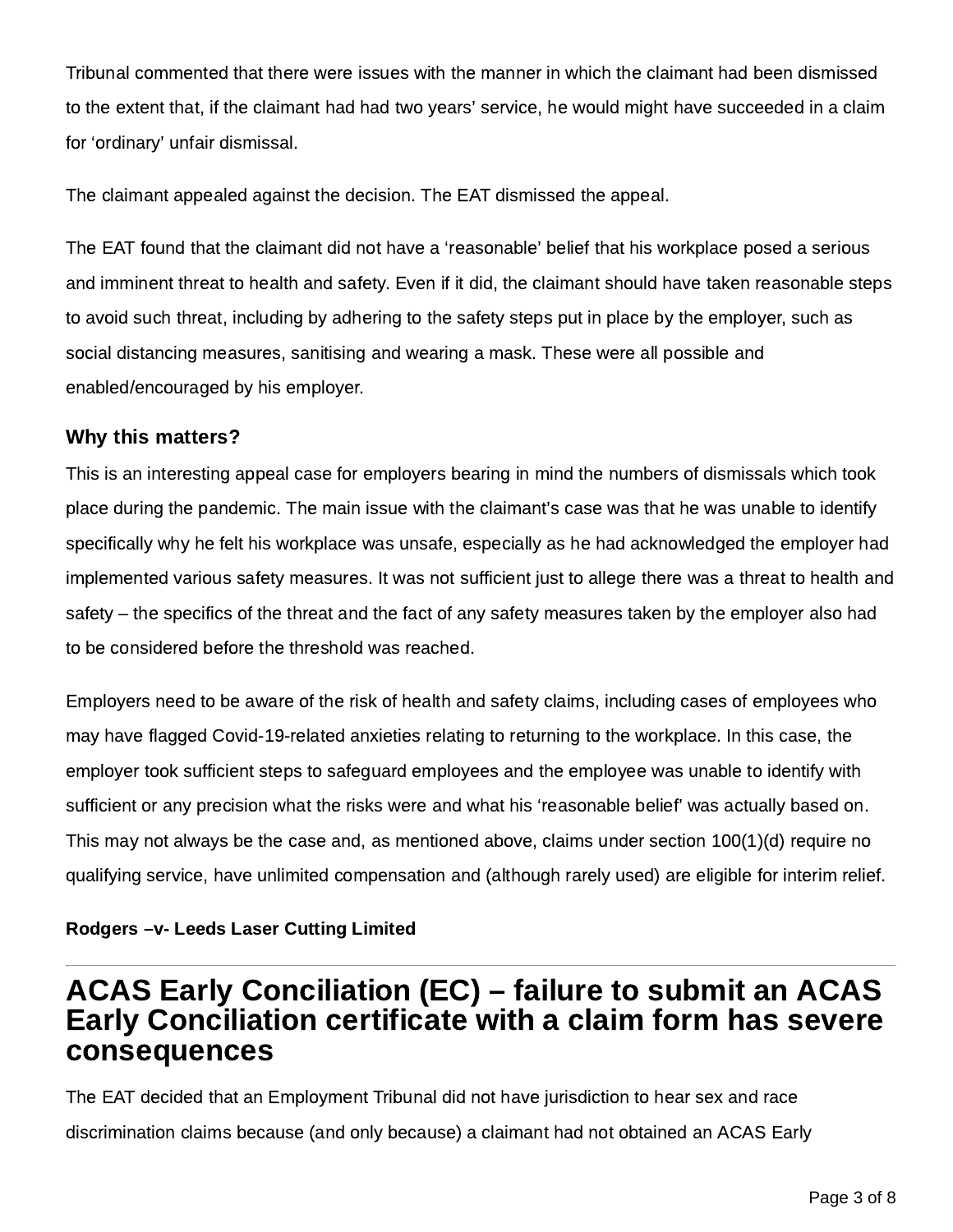#### Conciliation (EC) certificate before submitting her claims.

The employee was dismissed, leading her to bring race and sex discrimination claims at the Tribunal. She brought the claims well within the statutory time limit, lodging them on the same day as her dismissal. On her claim form (ET1) she ticked the relevant box to indicate that she did not have an ACAS EC certificate number. The claimant was then made aware by ACAS (after her claims had been submitted) that she would need both an EC certificate and a certificate number to satisfy the requirements of section 18A of the Employment Tribunals Act 1996, which sets out the requirement to contact ACAS before issuing certain Employment Tribunal proceedings.

The EC certificate was issued to the claimant a few days later and she emailed that certificate to the Tribunal on 27 August 2019, just four days after her dismissal and the lodging of her ET1. The claimant only emailed the EC certificate on 27 August, not the EC certificate and the ET1.

Initially, the claimant's claim was accepted by the Tribunal and the employer responded by submitting a response form. However, during a preliminary hearing the employment judge noticed that the EC certificate had been issued after the ET1 form had been submitted. He concluded that this invalidated the claims, which were then dismissed due to a lack of Tribunal jurisdiction.

The employee appealed against the decision by arguing that (a) the lodging of both the EC certificate and the ET1 within four days of each other (although not at the same time) satisfied s18A and (b) that she had in fact "re-presented" her claim by emailing the Tribunal on 27 August attaching her EC certificate.

The EAT dismissed the employee's appeal and upheld the original Tribunal decision that it did not have jurisdiction to hear her sex and race discrimination claims. The EAT acknowledged that this might be (very) harsh on the claimant, who was not legally represented, but they had no discretion under s18A and had to apply the Tribunal rules of procedure to the letter. The rules are strict and simple. As the ET1 had been submitted prior to the EC certificate being issued, the Tribunal had no jurisdiction to hear the claims. The email enclosing the EC certificate sent on 27 August was not considered to be a re-presentation of the claim, just a late EC certificate. This was indeed harsh on the claimant. The Tribunal had all the documents it needed, they were all presented within the statutory time limit - but the Tribunal had no jurisdiction to hear the claims because the documents were not presented in the correct order.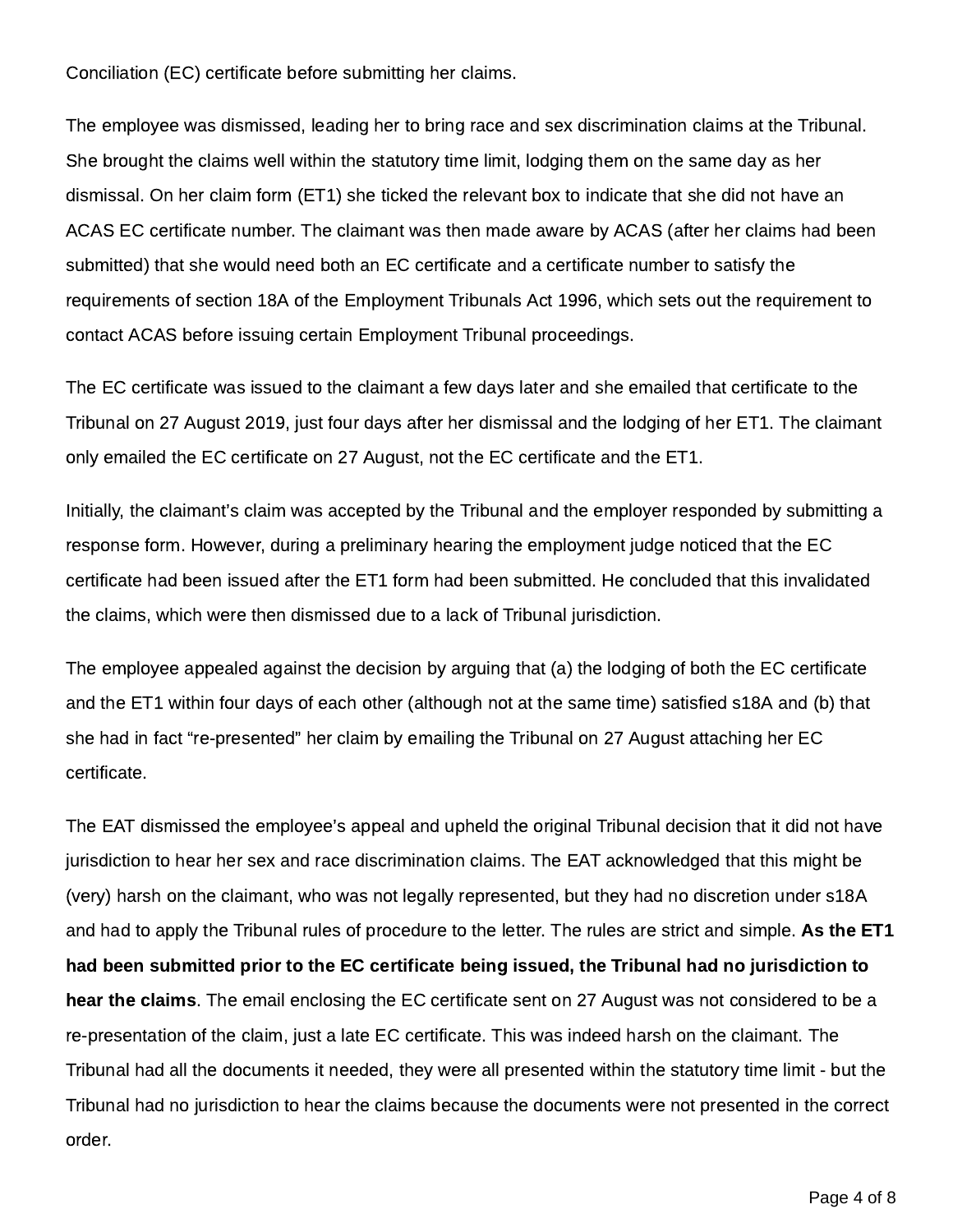# Why does this matter?

This case illustrates that, as statutory bodies, Tribunals are entirely bound by their own rules, whatever the outcome. The claimant may have had entirely valid legal claims for sex and race discrimination but she was precluded from bringing them because she did not comply with procedural requirements that were essentially administrative, not substantive. This case acts as a timely reminder of the importance of checking that procedural requirements have been met by both sides throughout all stages of employment litigation – and, specifically when a claim form is first submitted by a claimant.

#### Pryce –v- Baxterstorey Limited

# IR35 and Autoclenz – looking beyond contractual wording

The rules relating to IR35 arrangements were recently reviewed for the first time at the Court of Appeal. Only one aspect of the relevant case will be considered here.

The radio presenter Kaye Adams (KA) provided her services to BBC Scotland (BBC) through an intermediary personal services company (PSC). HMRC, using IR35 legislation, challenged the working arrangements and argued that, if the PSC were removed, the relationship between KA and the BBC would be one of employment, not one of an independent contractor.

The case was complex and made its way through the tax tribunals. At the First-Tier Tax tribunal (FTT) the contractual documentation between the PSC and the BBC was considered. The documentation was not helpful to the PSC or to KA. It contained clauses that gave the BBC a high degree of control over KA's activities and stated that the BBC had a 'first call' on KA, having control over her other engagements to ensure that she fulfilled her contractual obligations to the BBC. There were other contractual provisions that were similarly unhelpful in arguing that KA was an independent contractor and not an employee.

To try and mitigate the damage of the contract at both the FTT and the Court of Appeal, the PSC/KA argued that the case of Autoclenz –v- Belcher [2011] UKSC (Autoclenz) applied.

Autoclenz was a case in which a car valeting company carefully worded its contracts and inserted certain clauses (which were not used in practice) so that valeters would not be categorised as 'workers' or 'employees'. However, the contract wording did not reflect the reality of the relationship between Autoclenz and the individuals. The Supreme Court therefore went behind the contractual wording and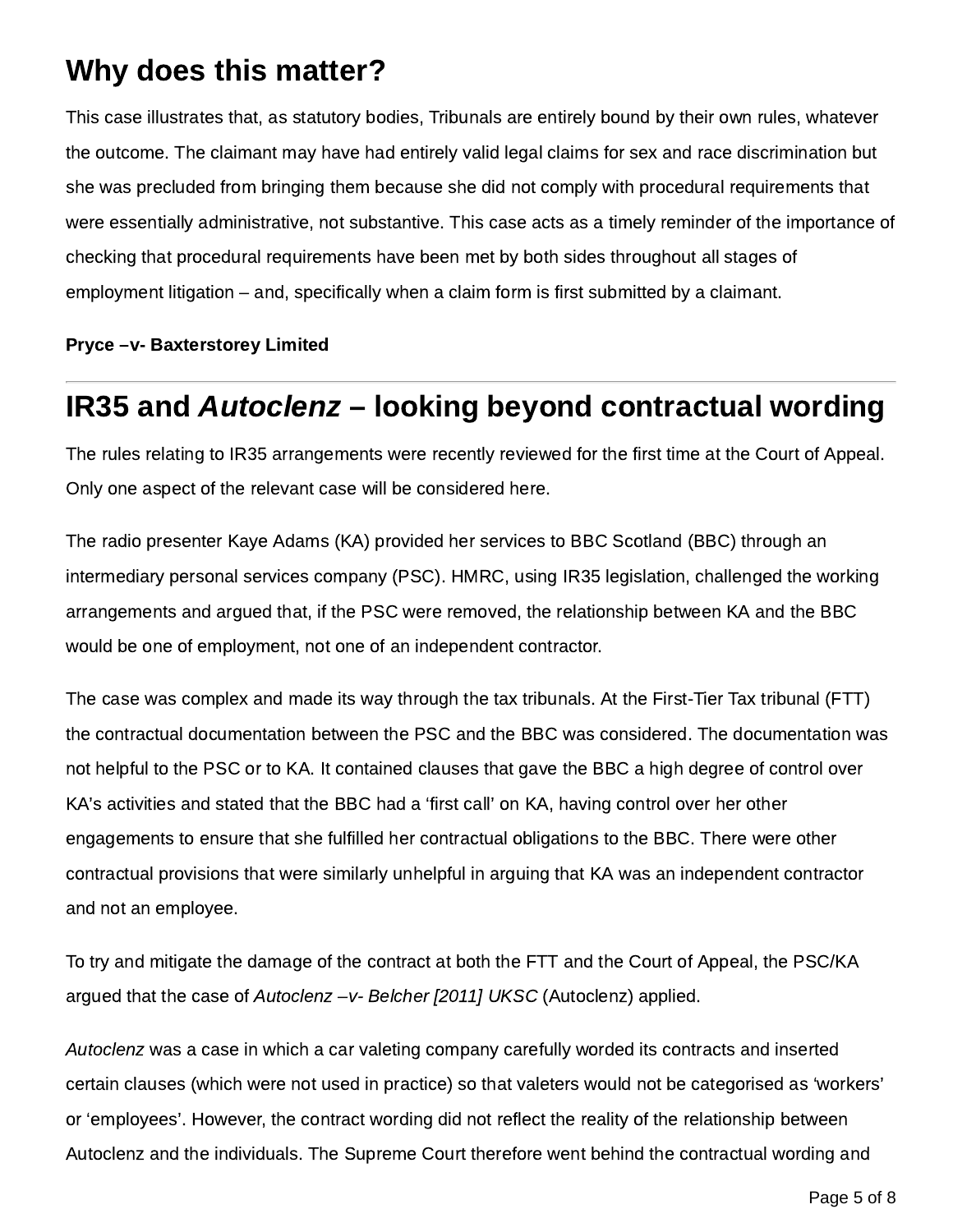considered what the true relationship between the parties was, based mostly on how the parties actually conducted themselves in practice. Importantly, the Court took into account (i) the fact that the individuals concerned were potentially being deprived of important statutory rights by wording that did not reflect the reality of the parties' relationship, and (ii) their inequality of bargaining power.

The PSC/KA ran the same argument. They argued that the BBC contract did not reflect the reality of the relationship. In practice KA had autonomy over her other engagements and the BBC had no right of 'first call'. It was argued that the Court, as in Autoclenz, should look beyond the contract and focus on the underlying relationship, which was indicative of self-employed status. In simple terms, the Court should create a hypothetical contract, the one the parties *intended* to enter into, rather than the one they actually entered into.

The Court of Appeal said no. It held that the Autoclenz approach, which involves the radical step of looking behind the wording of a contract to assess the true intended contractual/legal relationship between the parties, only applied in situations where individuals were being deprived of statutory rights and where the bargaining power between the parties was uneven. It was also noted that, in Autoclenz, the Court was not being asked to create a hypothetical contract, only to interpret it in a manner that conferred statutory rights. KA's case did not involve statutory protections and there was no inequality of bargaining power.

#### Why this matters?

This case illustrates the boundaries of the Autoclenz judgment. Broadly, the courts will only look behind the words of a contract under Autoclenz where statutory rights are at stake and the bargaining power between the parties is unequal. The court will not rewrite a contract just because the parties got it wrong, because it does not reflect the true relationship, or because one of the parties did not read it. Essentially, the Autoclenz approach is intended to protect individuals who might be deprived of statutory rights by the insertion of clauses into contracts that are fundamentally inaccurate, do not reflect the reality of the relationship and which are inserted (at least in part) for the very purpose of avoiding statutory protection.

The approach will not apply to IR35 cases, except in the unlikely event of statutory rights being at stake.

HMRC –v- Atholl House Productions Limited [2022] EWCA Civ 501

# Round up of other developments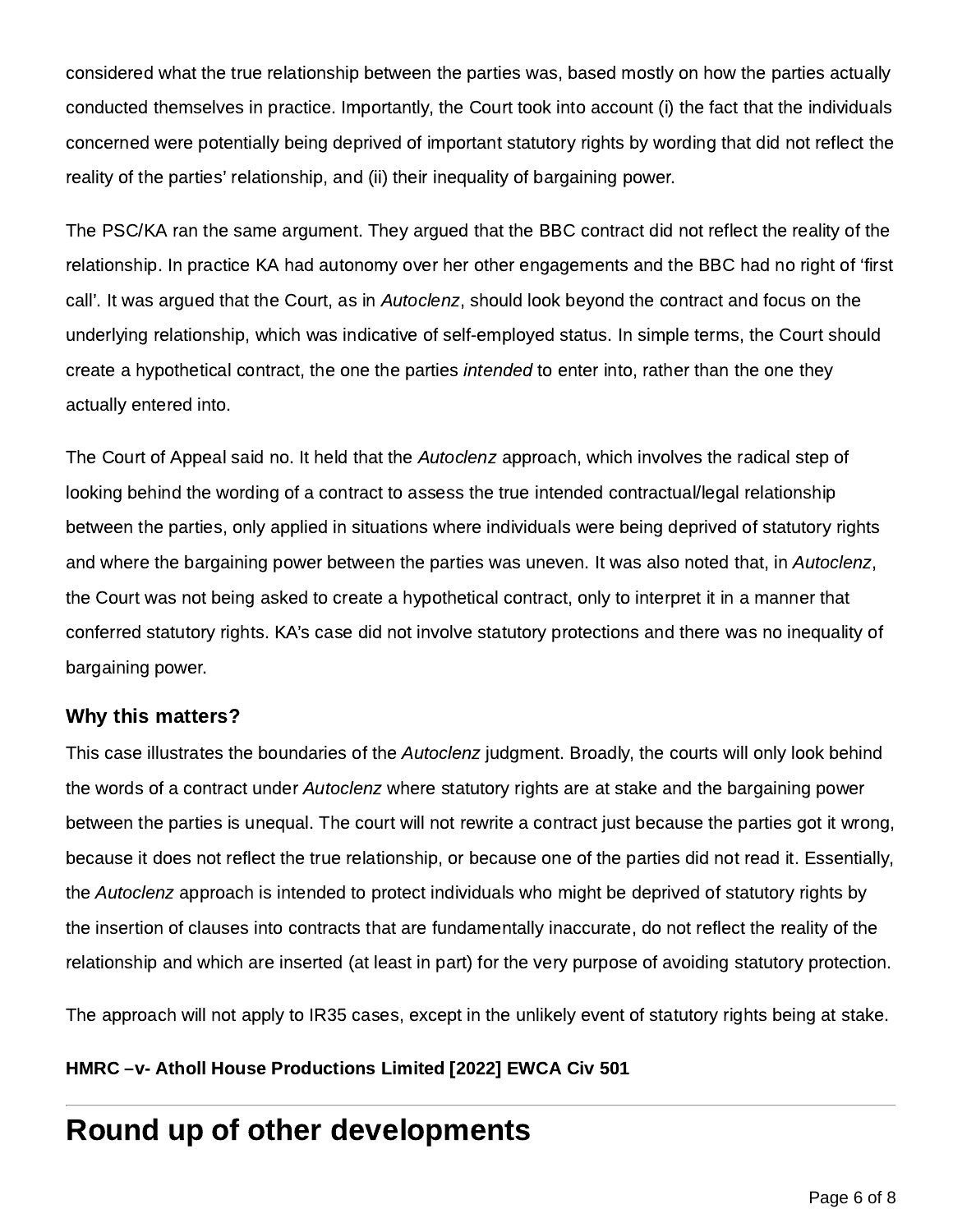### Hybrid working

Two recent surveys on hybrid working, one UK-wide by the Office for National Statistics (ONS) and one London-based by King's College, seem to provide clear evidence that, certainly for the next year or so, hybrid working will be the dominant working pattern across the UK, particularly in London.

75% of Londoners do not see themselves returning to the office five days a week and 60% are still working on a hybrid basis, over four months after all Covid-19 restrictions were lifted. There are differences in hybrid working patterns depending on demographics and income. Higher earners in the 30-49 age bracket find hybrid working the most attractive, with younger people and people in older age groups being more prepared to return full-time to the office. However, broadly speaking, around 80% of employees want to be hybrid workers, with fully remote home-working and full-time office working being equally unpopular.

### Fire and rehire policies

The government has recently announced that a new Statutory Code of Practice will be published on the use of "fire and rehire" practices to bring about changes to employees' terms and conditions.

A draft of the Statutory Code of Practice on dismissal and re-engagement will be published and representations, including from trade unions, will be considered in accordance with section 204 of the Trade Union and Labour Relations (Consolidation) Act 1992 (TULRCA). The scope of the code and remedies for breaches of it will be in accordance with TULRCA. Under section 207 of TULRCA, tribunals and courts will be required to take the code into account when considering relevant cases. Under section 207A, they will have the power to apply an uplift of up to 25% of an employee's compensation where the code applies and the employer has unreasonably failed to follow it. It was confirmed that legislation to lay the code will be introduced "when parliamentary time allows".

Currently, non-statutory advice published by Acas in November 2021 suggests that employers should fully consult their workforces and make every effort to reach agreement on any contract changes, noting that fire and rehire is an extreme step that can damage staff morale, trust, productivity and working relations.

### Menopause developments

Research commissioned by menopause specialists, Health & Her, has found that 10% of women leave the workforce due to menopause related issues and that one in four consider leaving. 370,000 women